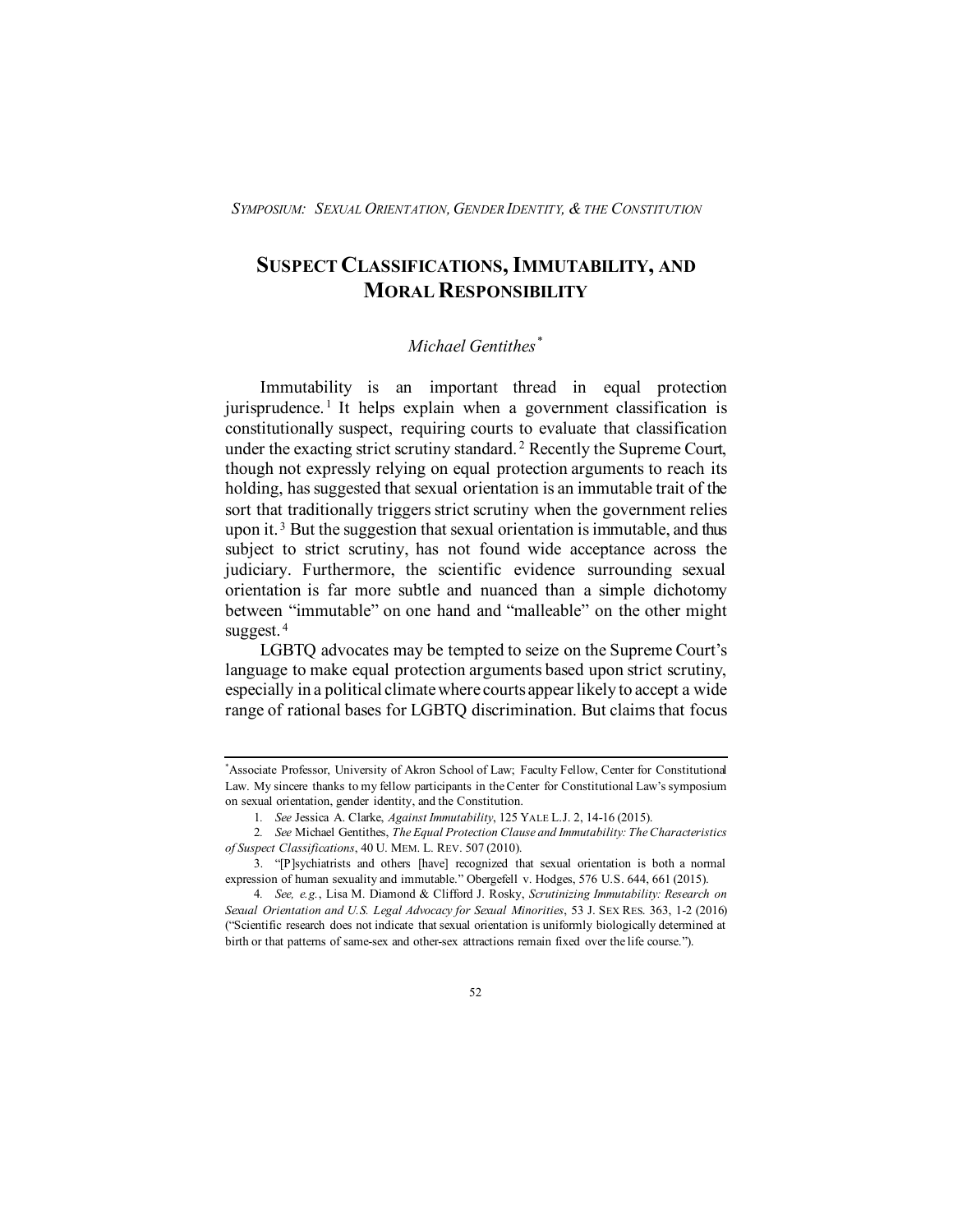### 2022] SUSPECT CLASSI FICATIONS 53

on immutability are too rigid. Those arguments assume that most characteristics, including sexual orientation, can be classified in one of two binary categories—either immutable or malleable. When that assumption is applied to sexual orientation, it often unintentionally demeans same-sex attraction as an inferior trait that must be explained away. [5](#page-1-0) It also puts the LGBTQ community in the awkward position of suggesting binary classification of all traits is possible, including sexual identities that the community has long recognized as far more fluid than traditionally thought. Furthermore, the assumption that there is a binary immutable-malleable divide between human characteristics ignores one crucial insight hidden within immutability theory: that government should not classify individuals based upon characteristics for which they bear no moral responsibility, whether or not that characteristic can actually shift over the course of an individual's life. A renewed focus on that kind of responsibility may be a more useful foundation for arguments in favor of LGBTQ rights than immutability, as traditionally understood.

\* \* \* \* \*

The Equal Protection Clause of the Fourteenth Amendment reads that no state "shall . . . deny to any person within its jurisdiction the equal protection of the laws."[6](#page-1-1) One strand of equal protection theory holds that classifications based upon a select set of specific criteria are "constitutionally suspect" and therefore subject to "the most rigid scrutiny."<sup>[7](#page-1-2)</sup> In an early articulation of the suspect classification doctrine, Justice Hugo Black wrote that "[a]ll legal restrictions which curtail the civil rights of a single racial group are immediately suspect . . . [and] [c]ourts must subject them to the most rigid scrutiny."[8](#page-1-3) Such classifications have very little chance of withstanding constitutional review under the Court's harsh strict scrutiny standard. [9](#page-1-4)

<sup>5</sup>*. See, e.g.*, Diamond & Rosky, *supra* note 4, at 31.

<sup>6.</sup> U.S. CONST. amend. XIV, § 1.

<span id="page-1-2"></span><span id="page-1-1"></span><span id="page-1-0"></span><sup>7.</sup> Paul Brest, *The Supreme Court, 1975 Term—Foreword: In Defense of the Antidiscrimination Principle*, 90 HARV. L. REV. 1, 1 (1976) (quoting McLaughlin v. Florida, 379 U.S. 184, 192 (1964); Bolling v. Sharpe, 347 U.S. 497, 499 (1954)).

<span id="page-1-3"></span><sup>8.</sup> Korematsu v. United States, 323 U.S. 214, 216 (1944). In addition to the suspect classification strand of equal protection thought, there is a parallel "fundamental rights" theory, which holds that the clause is triggered if a law impacts a specific set of rights granted to all. *See, e.g.*, Owen M. Fiss, *Groups and the Equal Protection Clause*, 5 PHIL. & PUB. AFF. 107, 113 (1976).

<span id="page-1-4"></span><sup>9.</sup> The standard has famously been called "strict in theory and fatal in fact." Gerald Gunther, *The Supreme Court, 1971 Term—Foreword: In Search of Evolving Doctrine on a Changing Court: A Model for a Newer Equal Protection*, 86 HARV. L. REV. 1, 8 (1972); *see also* Richard Fallon, *The Supreme Court, 1996 Term—Foreword: Implementing the Constitution*, 111 HARV. L. REV. 54, 79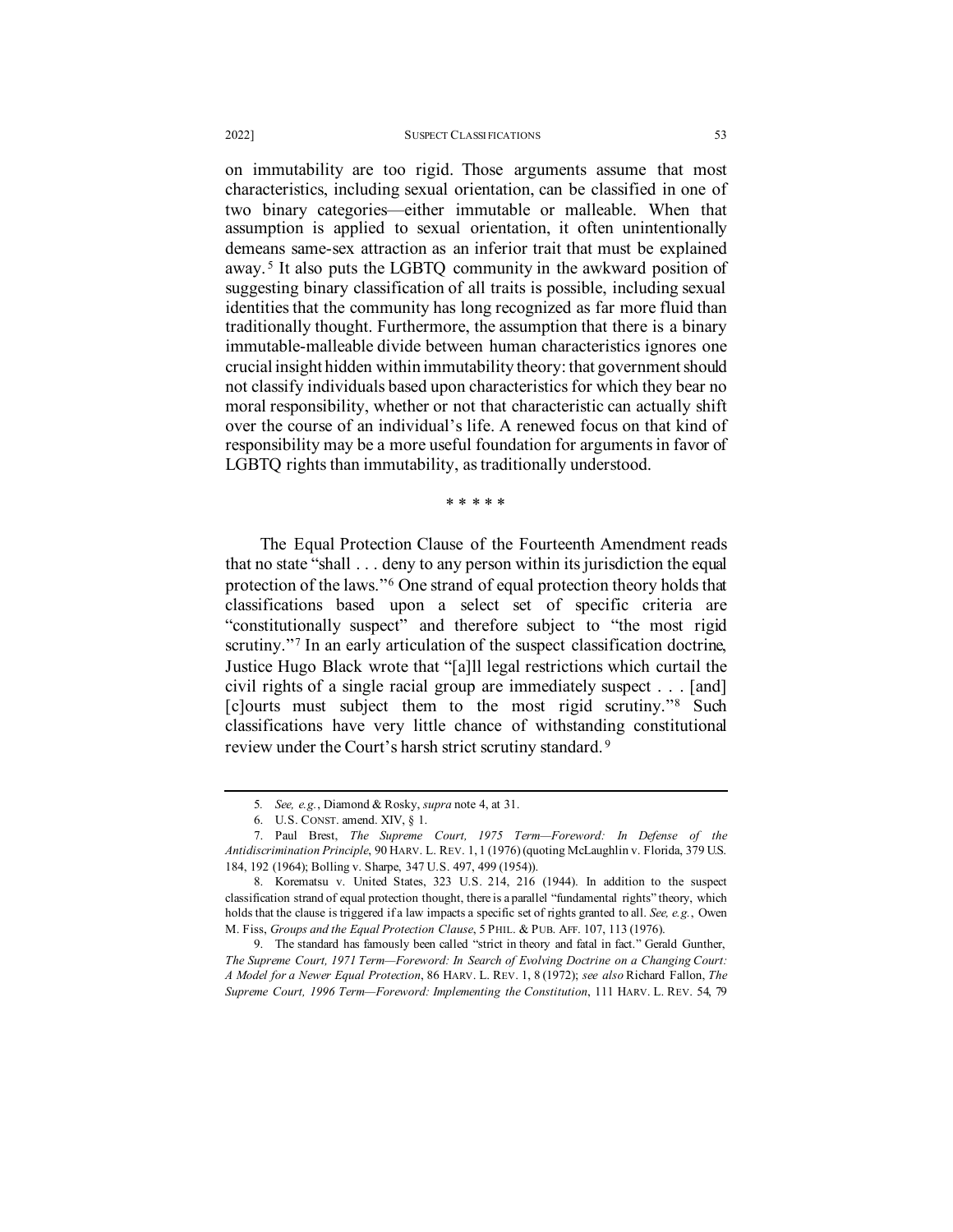#### 54 CONLAWNOW [13:52

But what exactly constitutes a suspect classification? The text of the amendment itself suggests protection of "persons,"[10](#page-2-0) which would call into question innumerable legal classifications between citizens necessary for the government to function. After all, any classification between persons seems dubious, or at least legally questionable, under the text of the Fourteenth Amendment. But surely the government must make some classifications that distinguish between people for society to function. Without any such distinctions, it would be impossible for the government to distribute goods and services in an orderly fashion.

Perhaps suspect classifications are those that generate particularly invidious subordination in society. Justice Black's formulation, and theoretical work by Professor Owen Fiss, suggested that classifications are suspect if they subordinate discrete "groups" that are distinct, interdependent, and have traditionally been saddled with lower status in society for some extended period of time.<sup>[11](#page-2-1)</sup> This "anti-subordination" theory asks judges evaluating government classification to determine which groups have faced sufficient historical disadvantage such that future classifications based upon status in those groups are constitutionally suspect. [12](#page-2-2) Anti-subordination theory acknowledges the need to consider whether historical discrimination will continue in the future, [13](#page-2-3) even if historical discrimination helps identify which classifications are suspect and worthy of more searching judicial review. It also suggests that groups are only entitled to strict scrutiny protection if they are unable to rely upon ordinary political processes to influence government decision-making. [14](#page-2-4)

I have previously argued for a vision of suspect classifications that focuses on the immutability of the traits the government uses to classify.[15](#page-2-5) In other words, the government generally should not classify on the basis

<span id="page-2-0"></span><sup>(1997) (&</sup>quot;'strict in theory' will routinely prove 'fatal in fact"').

<sup>10.</sup> U.S. CONST. amend. XIV, § 1.

<span id="page-2-1"></span><sup>11.</sup> Fiss, *supra* note 8, at 147-50; *see also* Symposium, *The Origins and Fate of Antisubordination Theory*, ISSUES IN LEGAL SCHOLARSHIP, vol. 2, issue 1 (Aug. 2002), [https://www.degruyter.com/journal/key/ils/2/1/html?lang=en.](https://www.degruyter.com/journal/key/ils/2/1/html?lang=en)

<span id="page-2-2"></span><sup>12.</sup> Paul Brest, *The Supreme Court, 1975 Term—Foreword: In Defense of the Antidiscrimination Principle*, 90 HARV. L. REV. 1, 52 (1976).

<sup>13</sup>*. See* Fiss, *supra* note 8, at 151 n.67.

<span id="page-2-5"></span><span id="page-2-4"></span><span id="page-2-3"></span><sup>14.</sup> On this basis, Justice Scalia argued in dissent in *United States v. Virginia* that gender-based discrimination might only be subject to rational basis review, given that women are a majority of the electorate capable of advancing their interests through the ordinary political process. 518 U.S. 515, 575 (1996) (Scalia, J., dissenting). Though certainly the LGBTQ community has expanded is political voice in recent years, it seems far less clear that it can advance it interests through the ordinary political process such that no form of heightened scrutiny is appropriate.

<sup>15.</sup> Gentithes, *supra* note 2, at 519-31.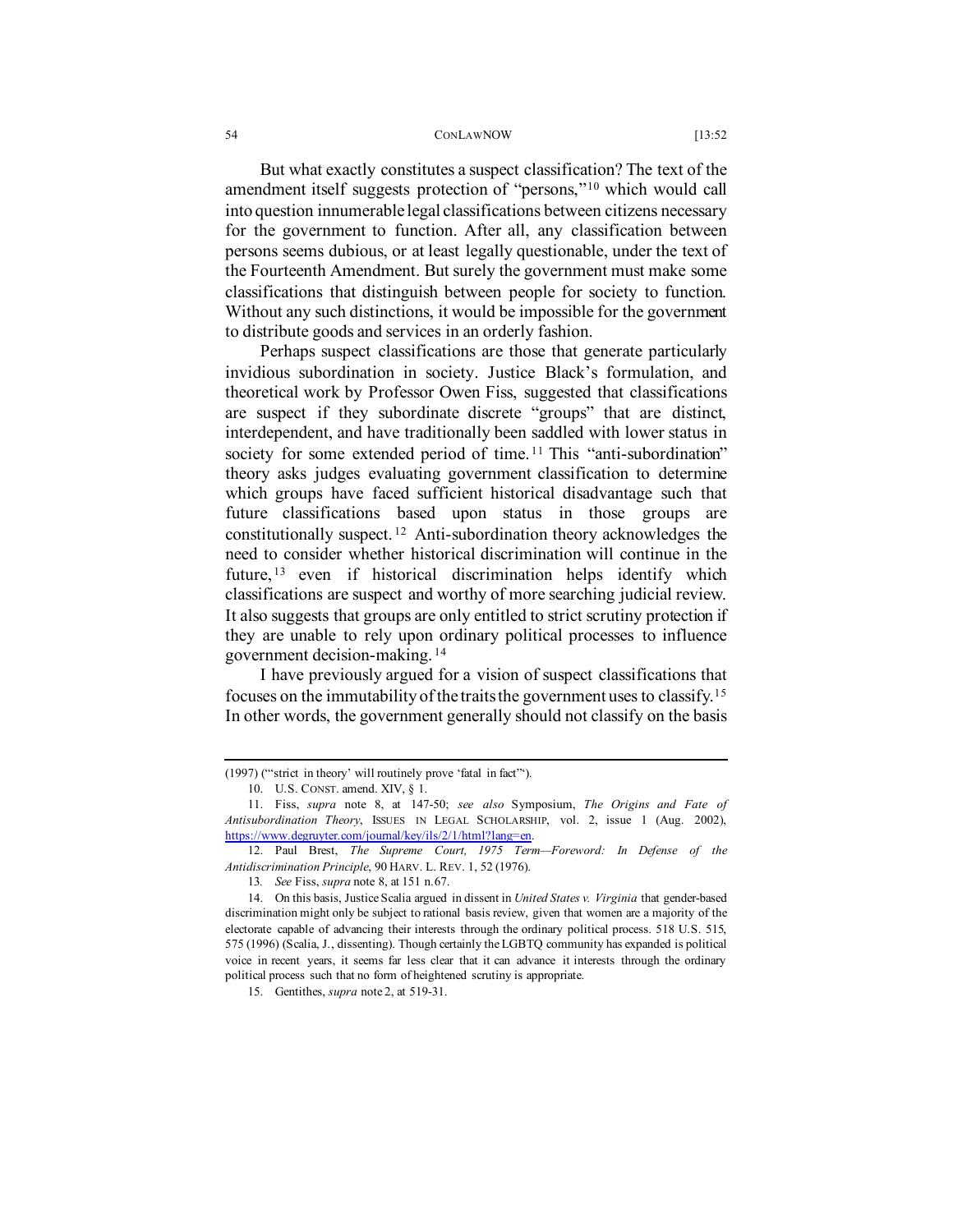of attributes which are beyond any individual's control. [16](#page-3-0) Such characteristics are not readily alterable by choice, [17](#page-3-1) regardless of whether there is some recognized history of discrimination on that basis. [18](#page-3-2) Some government distinctions based upon "immutable" traits—say, clear eyesight for licensed drivers—may still seem appropriate. Classifications based upon eyesight may not be suspect (or may withstand strict scrutiny, even if suspect) because they rely upon something inherent in eyesight itself—the ability to see clearly while operating a potentially dangerous machine. But classifications based upon eyesight may be suspect (or may withstand strict scrutiny) if not related to something inherent about vision—say, a classification that denies certain forms of government largesse to those with worse eyesight, simply because of the assumption that nearsighted citizens are worthy of less respect or dignity. [19](#page-3-3) Classifications based upon immutable characteristics in that way are particularly invidious. [20](#page-3-4)

This seems to suggest, in unnecessarily rigid terms, that immutability should be the singular qualification for suspect status in equal protection jurisprudence. But reevaluating that immutability theory reveals a key insight that can expand the legal understanding of suspect classifications. The discussion of immutable characteristics above reveals, in part, that a lack of moral responsibility—one facet of immutable characteristics—is what makes classifications so suspicious. Early Supreme Court discussions of immutability, such as 1973's *Frontiero v. Richardson*, highlighted "the basic concept of our system that legal burdens should bear some relationship to individual responsibility."<sup>[21](#page-3-5)</sup> Perhaps what arouses suspicion in classifications based upon immutable characteristics is the lack of responsibility for such characteristics. The immutability discussion merely shows that classifications based upon traits for which we are not responsible are far more likely to violate fundamental notions

<sup>16</sup>*. Id.* at 519-20.

<sup>17</sup>*. Id.* at 522.

<sup>18</sup>*. Id.* at 522-23.

<span id="page-3-3"></span><span id="page-3-2"></span><span id="page-3-1"></span><span id="page-3-0"></span><sup>19.</sup> Such classifications "fail to categorize persons on the basis of something inherent in the very characteristic used to implement the governmental scheme." *Id.* at 528. In a similar vein, John Rawls's "difference principle" posits that distinctions based upon natural characteristics should only be permissible when they benefit all members of society, including those who occupy the least advantageous positions on the social ladder. *See* JOHN RAWLS, A THEORY OF JUSTICE 65-68 (rev. ed. 1999).

<span id="page-3-4"></span><sup>20.</sup> Strict scrutiny might still have a role to play in smoking out illicit purposes for classifications that otherwise seem to accrue to society's general benefit. *See* Gentithes, *supra* note 2, at 534-38.

<span id="page-3-5"></span><sup>21.</sup> Frontiero v. Richardson, 411 U.S. 677, 686 (1973) (quoting Weber v. Aetna Casualty & Surety Co., 406 U.S. 164, 175 (1972)); *see also* Diamond & Rosky, *supra* note 4, at 16-17.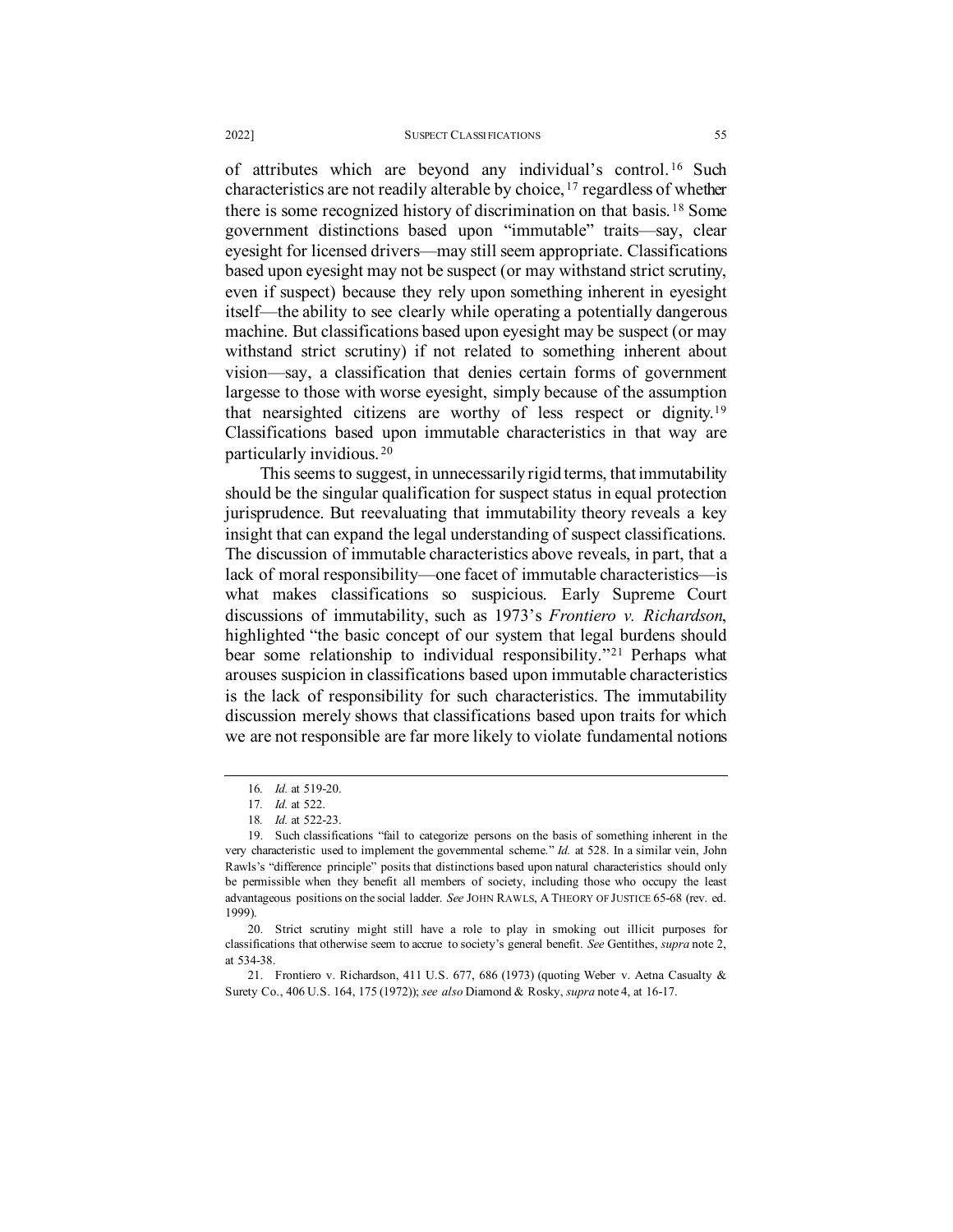To show the relationship between responsibility and immutability, it is helpful to reconceive arguments that classifications are suspect when based upon immutable characteristics into a straightforward categorical syllogism:

Major Premise: It is unfair (and likely unconstitutional) to disadvantage someone because of characteristics for which they are not morally responsible.

Minor Premise: Immutable characteristics are ones for which nobody is morally responsible.

Conclusion: It is unfair (and likely unconstitutional) to disadvantage someone because of immutable characteristics.

As this syllogism demonstrates, it is not the unchangeable nature of an immutable characteristic itself that makes classification, and possible discrimination, on that basis so troubling. Instead, immutable characteristics classifications are suspect because they bear no relationship to individual moral responsibility, as the major premise in the syllogism above provides. That may be in part because of their unchangeable nature, but it is not impossible that other characteristics might similarly be ones for which individuals are not morally responsible irrespective of their malleability. Immutable characteristics, as mere "accidents of birth,"[22](#page-4-0) do not generate any moral responsibility that would be appropriate to rely upon to make government classifications. But other characteristics might similarly fail to generate moral responsibility and might similarly be inappropriate grounds for government classification.

Immutable characteristics are generally unchangeable, at least not without great pain or effort. That permanence is often the focus of discussion of immutability in legal arguments, where LGBTQ advocates suggest that sexual orientation is fixed and biologically-determined trait.<sup>[23](#page-4-1)</sup> But perhaps more importantly, immutable characteristics are traits for which nobody can be held morally accountable.<sup>[24](#page-4-2)</sup> That lack of

<sup>22</sup>*. Frontiero*, 411 U.S. at 686.

<span id="page-4-1"></span><span id="page-4-0"></span><sup>23. &</sup>quot;For more than 50 years, opponents of the rights of sexual minorities have argued that samesex relationships represent deviant lifestyle choices that should be socially discouraged, and advocates for sexual minorities have countered by arguing that sexual orientation is a fixed, biologically based trait that cannot be chosen or changed." Diamond & Rosky, *supra* note 4, at 3.

<span id="page-4-2"></span><sup>24.</sup> As Jessica Clarke has noted, immutability theory has both a forward-looking aspect, which focuses on the individual's inability to change the characteristic, and a backward-looking aspect, which focuses on the individual's lack of responsibility for the characteristic. Clarke, *supra* note 1, at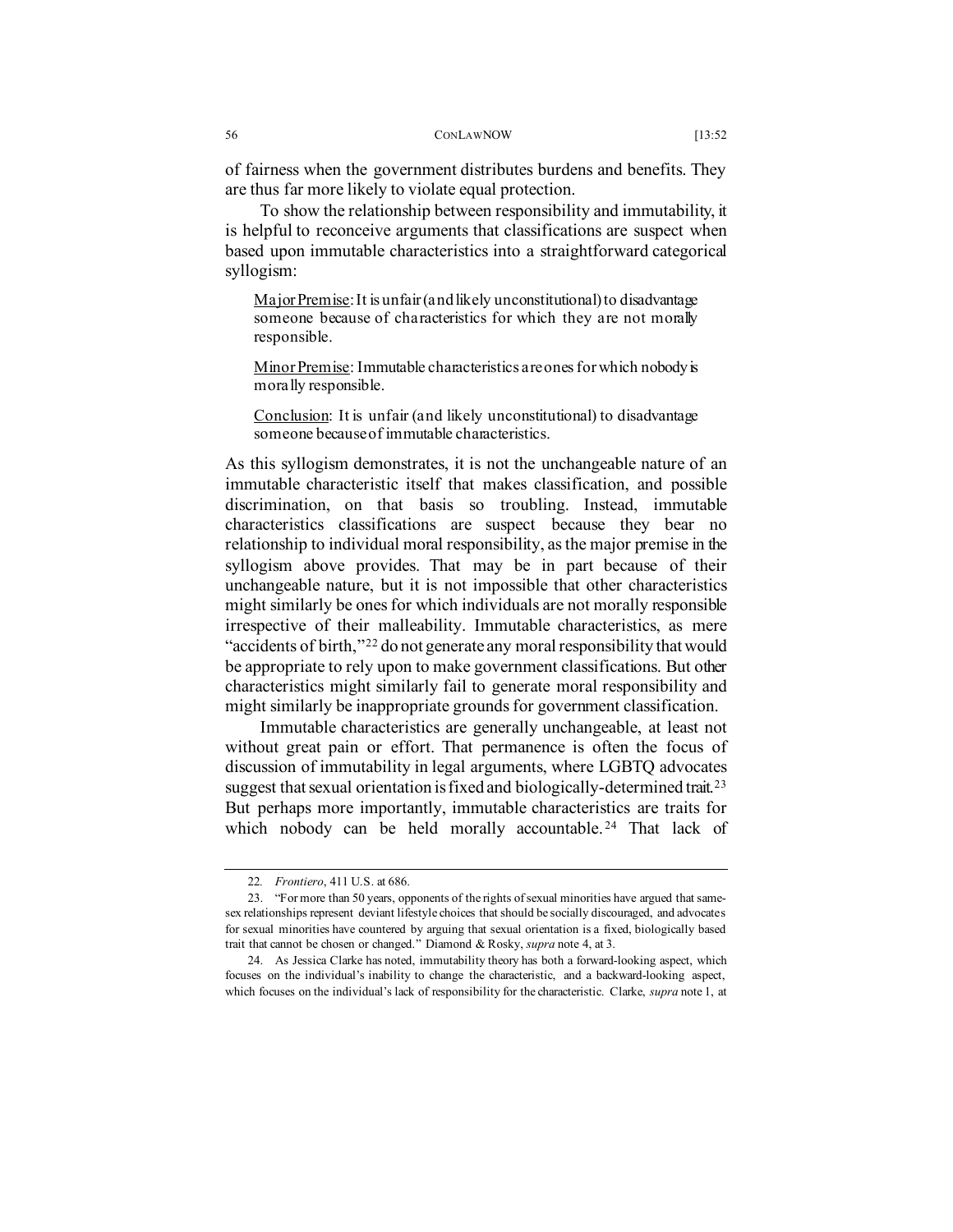responsibility is what makes discrimination on the basis of such characteristics so abhorrent.

Casting immutability arguments in these syllogistic terms reveals that immutable characteristics are just an example of factors for which nobody can be considered responsible. They may not be the only ones. Perhaps they are just the most clearly and easily demonstrated traits for which nobody is morally responsible because they are also unchangeable.<sup>[25](#page-5-0)</sup> But perhaps some characteristics that are not entirely unchangeable are also not subject to claims of moral responsibility, despite having more fluidity in their expression than purely immutable characteristics. If so, it would remain abhorrent to classify individuals on the basis of those slightly more malleable traits. If individuals had no moral responsibility for the characteristic, even if it could be altered with slightly less effort or pain than traditional immutable characteristics, it might still be suspect for the government to create classifications on the basis of that characteristic.

\* \* \* \* \*

LGBTQ advocates raising equal protection claims have several options. First, advocates could focus their arguments on rationality, rather than attempting to change the level of scrutiny applied to classifications based upon sexual orientation or other gender identity characteristics. As I noted above, classifications appear particularly invidious unless the distinctions they draw are related to something inherent in the trait or group—clear eyesight for licensed drivers, in my example. That clear relationship seems exceedingly unlikely, and largely based upon unfounded assumptions, when classifications are based upon LGBTQ status or characteristics. Being LGBTQ does not affect an individual's abilities or needs in any meaningful way, especially in a manner that would be an appropriate grounds for distributing government benefits and burdens. Arguments that gay behavior is inherently immoral, undermines

<sup>20.</sup> The latter aspect is the focus of my discussion here.

The Supreme Court has noted this relationship between immutability and lack of responsibility in cases involving non-marital and non-citizen children. *See, e.g.*, Weber v. Aetna Cas. & Sur. Co., 406 U.S. 164, 175 (1972) ("Obviously, no child is responsible for his birth and penalizing the illegitimate child is an ineffectual—as well as an unjust—way of deterring the parent."); Plyler v. Doe, 457 U.S. 202, 220 (1982) (noting children's lack of responsibility for undocumented immigration status).

<span id="page-5-0"></span><sup>25.</sup> So conceived, immutability would not be a necessary condition for a court to consider a classification suspect. *See* Edward Stein, *Immutability and Innateness Arguments About Lesbian, Gay, and Bisexual Rights*, 89 CHI. KENT L. REV. 597, 627 (2014).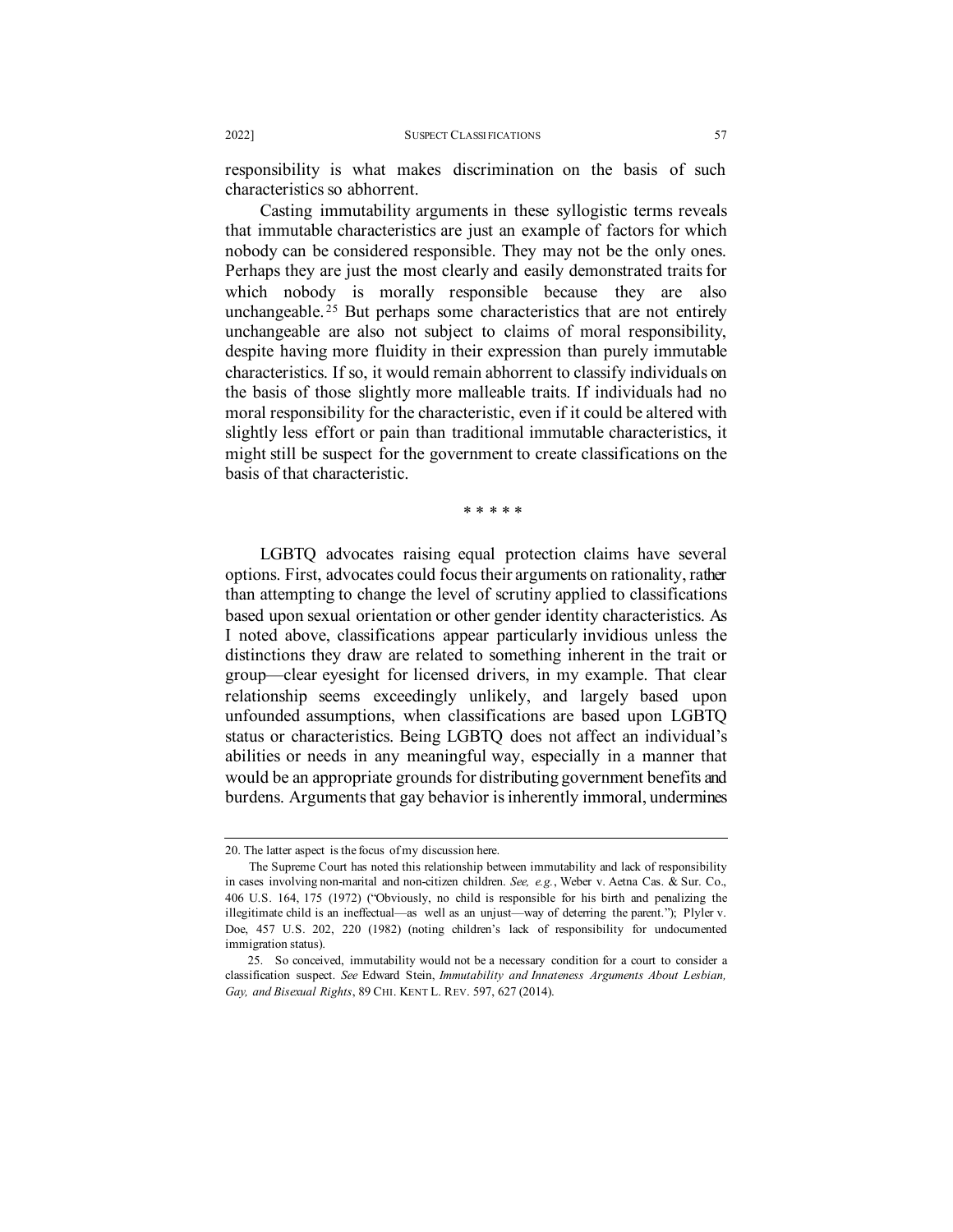#### 58 CONLAWNOW [13:52

community values, or improperly influences children or others could be directly challenged as irrational phobias that cannot survive even rational basis review. [26](#page-6-0)

But the argument that LGBTQ classifications are irrational comes with risks, however. Rational basis review itself may be a flawed mechanism to meaningfully check abhorrent classifications, allowing them to survive on the thinnest reeds of justification. The current political climate, as well as the makeup of the judiciary and the Supreme Court, might counsel against simply accepting rational basis review as the appropriate standard of scrutiny. Strict scrutiny all but guarantees protection; rational basis review comes with significant risk that it will be applied in a watered-down manner that favors government classification even on dubious justifications. Proving that sexual orientation and gender identity are worthy of strict scrutiny would be a logically, and perhaps politically, clearer route to greater constitutional protection.

LGBTQ advocates drawn to a strict scrutiny argument might believe that immutability arguments hold the most promise. If there is a direct parallel between sexual orientation or gender identity on the one hand, and race on the other, then classifications based upon sexual orientation and gender identity should be viewed just as skeptically as racial classifications. But LGBTQ advocates should be wary of making that strong immutability claim for several reasons.

First, it is not scientifically accurate to suggest that sexual orientation is a uniformly unchangeable trait, over which individuals entirely lack any choice or control. As Lisa Diamond and Clifford Rosky have carefully documented, the scientific evidence suggests far more fluidity in sexual attraction over time. [27](#page-6-1) The evidence also shows that, although same-sex attraction may have some biological influences, it is far from clear that genetics alone controls sexual orientation. [28](#page-6-2)

Second, arguments based upon immutability—even if that term focuses less on malleability and more on the centrality of the trait to how an individual defines their personhood, as some courts' discussions of immutability have defined the term<sup>29</sup>—suggest that same-sex attraction is

<span id="page-6-0"></span><sup>26.</sup> For examples of how such arguments might be framed, *see* Obergefell v. Hodges, 576 U.S. 644, 665-76 (2015); Romer v. Evans, 517 U.S. 620, 632-36 (1996); United States v. Windsor, 570 U.S. 744, 769-75 (2013).

<span id="page-6-3"></span><span id="page-6-2"></span><span id="page-6-1"></span><sup>27.</sup> Diamond & Rosky, *supra* note 4, at 5-11 (2016). Diamond and Rosky note that "the simplistic notion of 'choice' wielded in public debates over sexual orientation does not do justice to the complex, variable, and multidimensional nature of sexual desire as it is manifested in the mind, brain, and body." *Id.* at 14.

<sup>28</sup>*. Id.*

<sup>29</sup>*. See* Watkins v. U.S. Army, 875 F.2d 699, 726 (9th Cir. 1988) (Norris, J., concurring)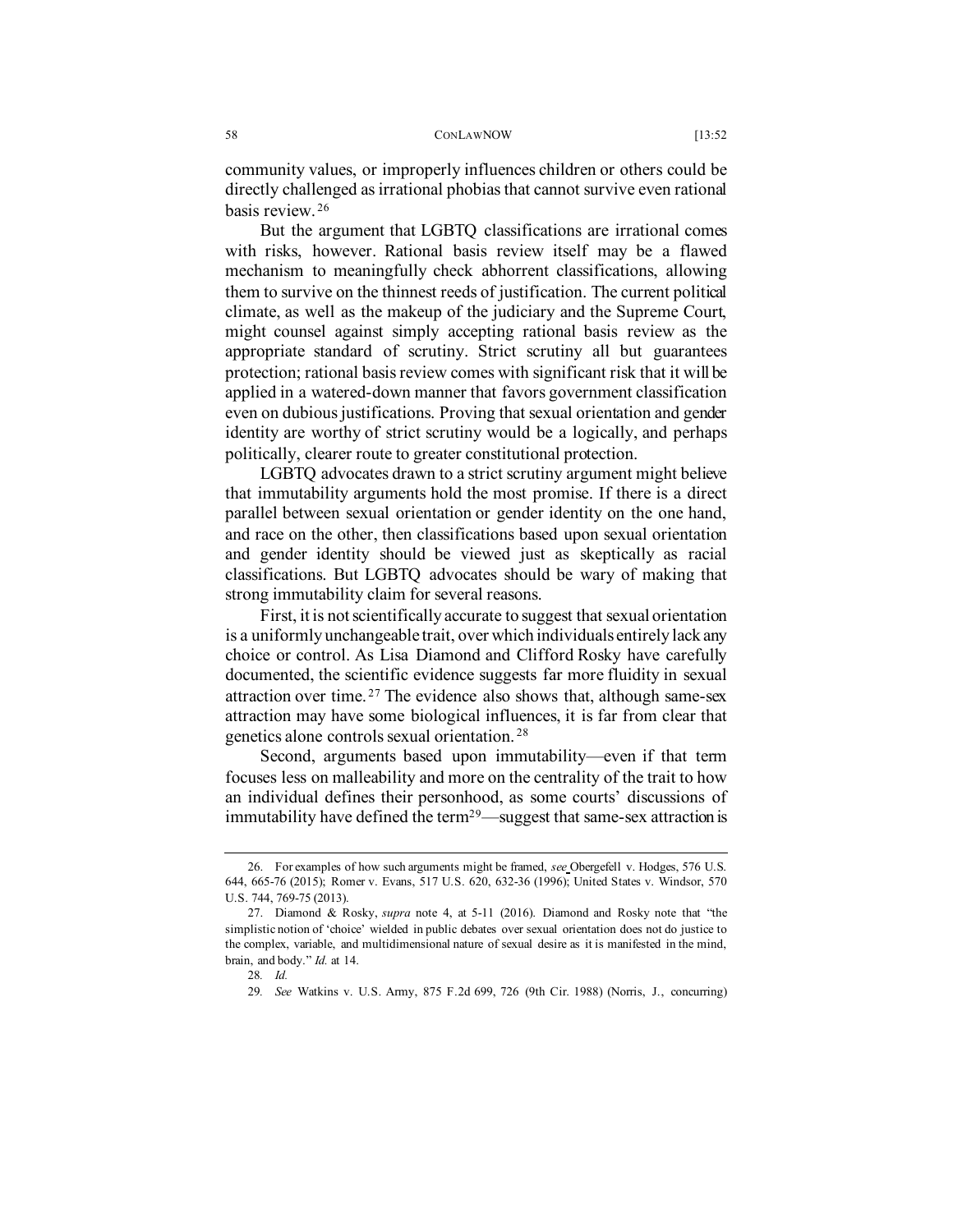an inferior or abnormal condition for which individuals must have some kind of excuse.<sup>[30](#page-7-0)</sup> The subordination of sexual orientation as a trait individuals should cover up or apologize for may be just as abhorrent and damaging as a government classification that is made on the basis of sexual orientation or gender identity.

Instead, LGBTQ advocates might argue that immutable characteristics are both unchangeable and sit at one extreme end of a responsibility continuum. They are the exemplar of a trait for which most of us have no moral responsibility because we cannot select our immutable traits and we generally cannot alter them.<sup>[31](#page-7-1)</sup> At the other end of the responsibility continuum would sit pure choices, defined as completely voluntary decisions that are fully within an individual's control. The individual bears clear and total responsibility for such pure choices. Viewed as a dichotomy, immutable characteristics classifications should always be suspect, while classifications based upon pure choices should not.

But there is a vast middle between those two extreme ends of the responsibility continuum. Perhaps some characteristics are more malleable, and yet we bear similarly little moral responsibility for them such that classification on their basis is suspect. Perhaps some characteristics that can sometimes change, or at least are subject to far more nuanced and subtle combinations of biological determination, environmental influence, and conscious control, may still land near the immutability end of the responsibility spectrum. Though such partiallymalleable traits are not "immutable" in the traditional sense, the law should treat them similarly to other traits for which we bear no moral responsibility. They are not subject to conscious choice and are

<sup>(&</sup>quot;'[I]mmutability' may describe those traits that are so central to a person's identity that it would be abhorrent for government to penalize a person for refusing to change them, regardless of how easy that change might be physically.").

<span id="page-7-0"></span><sup>30. &</sup>quot;A final and fatal weakness of immutability arguments for the rights of sexual minorities is that these arguments boil down to large-scale apologies or excuses for same-sex sexuality." Diamond & Rosky, *supra* note 4, at 31. "The new immutability's protections for 'personhood' exclude the most stigmatized, and its underlying premises reinforce stereotypes." Clarke, *supra* note 1, at 12. "[T]hese theories are almost invariably couched in pejorative terms, such as abnormality, deficiency, [or] aberration." Stein, *supra* note 25, at 621.

<span id="page-7-1"></span><sup>31.</sup> One might also imagine that some traits exist on a continuum between wholly biologically determined and wholly determined by choice, as Edward Stein has noted. "[I]magine a continuum representing the contribution of biological factors to a trait: at one end is eye color and at the other end is taste in music. The debate about the extent to which sexual orientation is biologically based is, roughly, a debate about where sexual orientation falls on this continuum." Stein, *supra* note 25, at 604.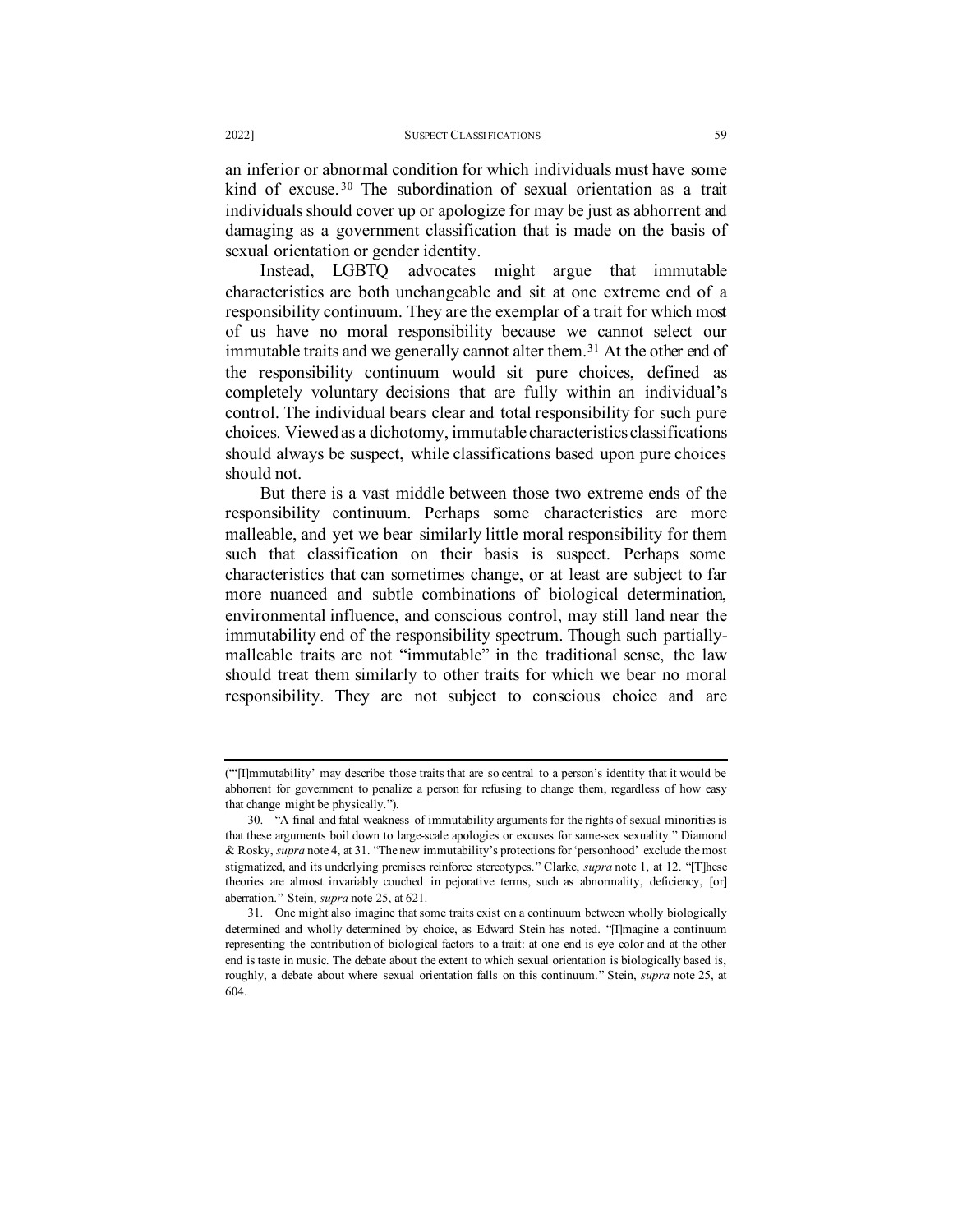#### 60 CONLAWNOW [13:52

exceedingly difficult, if not impossible, to consciously change.<sup>[32](#page-8-0)</sup> They do not trigger any moral responsibility on the part of the trait's holder simply for expressing that trait. Such traits, then, should still trigger strict scrutiny when classifications are based upon them.

In cases involving same-sex attraction, LGBTQ advocates should argue that the trait fits comfortably near the immutability extreme of the responsibility continuum. What places those traits on that end of the continuum is not just that these are difficult, if not impossible, traits to change, even if that is true in the vast majority of cases. Instead, these are not characteristics for which individuals are responsible, in any moral sense. They are not negative traits that individuals should apologize for through some appeal to irresistible biological compulsion—a scientifically dubious and morally superfluous argument. Instead, even if not wholly immutable at the time of one's birth, these traits do not generate moral desserts simply because an individual expresses them. Thus, government classifications that distribute societal benefits and burdens on the basis of those traits are suspect and should be reviewed under strict scrutiny standards.

Such an argument for strict scrutiny might also allow advocates to capitalize upon the intersectionality of LGBTQ characteristics with other traits that have traditionally led to marginalization and oppression. As those traits overlap—and as the experience of the LGBTQ community becomes centered around intersections with categories traditionally subject to strict scrutiny, like race or national origin—the argument for strict scrutiny even if sexual orientation is not wholly fixed or biologically determined becomes stronger still. Rather than ignore those overlaps, advocates can emphasize the differences within the LGBTQ community as a source of strength, providing greater protection against discrimination. [33](#page-8-1) Such intersectionality arguments could tip the balance towards strict scrutiny.

\* \* \* \* \*

When LGBTQ advocates raise equal protection arguments, they should resist the temptation to make immutability claims. Instead, they

<span id="page-8-0"></span><sup>32. &</sup>quot;The overwhelming evidence indicates that, for most people, sexual orientations are not consciously chosen and are very difficult or impossible to change." *Id*. at 611.

<span id="page-8-1"></span><sup>33</sup>*. See, e.g.*, Kimberlé Crenshaw, *Mapping the Margins: Intersectionality, Identity Politics, and Violence Against Women of Color*, 43 STAN. L. REV. 1241, 1242 (1991) (arguing that identity politics often ignores powerful differences within groups, generating tension rather that emphasizing these important intersections).